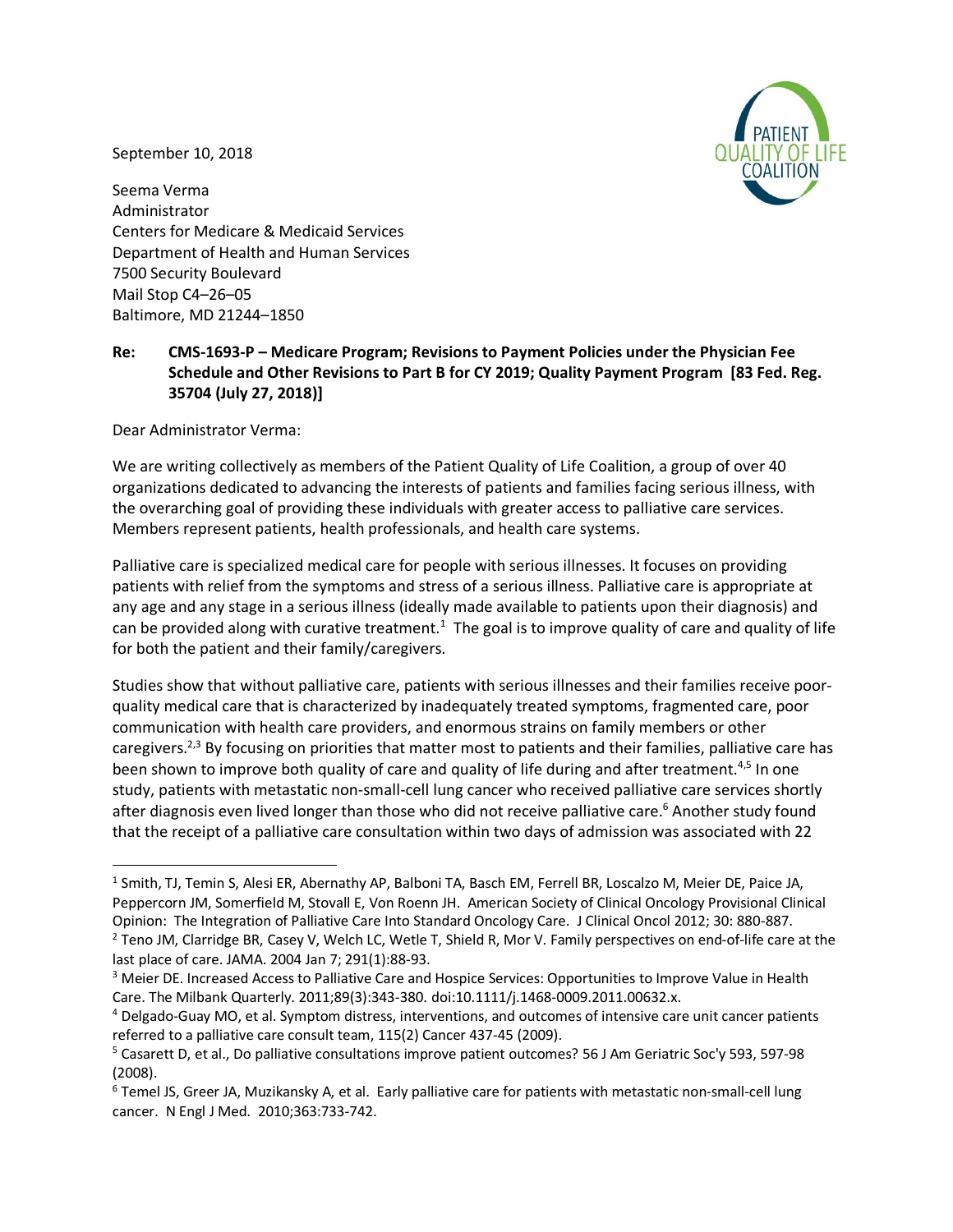percent lower costs for patients with certain comorbid conditions.<sup>7</sup> Furthermore, palliative care results in fewer crises, reducing hospital utilization and resulting in overall cost savings.<sup>8</sup>

Yet, despite the demonstrated benefits of palliative care, there remain millions of Americans who do not access such services. Many of these people are included in the five percent of patients who account for approximately 60 percent of all health care spending – those with multiple chronic conditions and functional limitations who have persistent high costs.9

The Coalition appreciates the opportunity to provide comments on the proposed rule that provides calendar year (CY) 2019 updates to the Medicare Physician Fee Schedule and revisions to the Quality Payment Program, as the proposed changes hold the potential to impact patients with serious illness and multiple chronic conditions and the providers who care for them.

## **Virtual Check-Ins**

CMS proposes to reimburse for HCPCS code GVCI1, Proposed Brief Communication Technology-based Service ("Virtual Check-in"). This code would be billable when a physician or other qualified health professional has a brief non-face-to-face check-in with a patient via communication technology to assess whether the patient's condition necessitates an office visit. This proposal is intended to pay for 5-10 minutes of medical discussion. If related to a previous evaluation and management (E/M) service within the prior 7 days or next 24 hours, the virtual check-in would not be separately payable and would be bundled as part of that previous service. CMS proposes to pay \$14 for this service (as compared with \$92 for an in-person E/M visit). Virtual check-ins would only be available for established patients and CMS does not propose any frequency limitation.

Comment: The Coalition supports the use of technology in improving the quality and availability of care and applauds CMS for this proposal. Clinicians that provide palliative care regularly furnish non-face-toface services for patients that are routinely not reimbursed but that could have significant impact on patients' health and quality of life. Clinicians who devote the time and resources to assess patients to confirm that more resource-intensive in-person visits are unnecessary should be adequately compensated. We agree with CMS that frequency limitations on the use of this code are unnecessary.

The nature of palliative care services, in which patients often contend with a number of clinical conditions, means that there are likely to be significant opportunities for virtual check-in services to improve care coordination and reduce costs to the Medicare program. For example, where a patient's condition changes such that their prescribed medication is no longer adequately treating one or more conditions, a virtual check-in service would likely allow the patient to get guidance from clinicians

 <sup>7</sup> May P, et al. Palliative Care Teams' Cost-Saving Effect Is Larger For Cancer Patients With Higher Numbers Of Comorbidities. Health Affairs. January 2016.

<sup>&</sup>lt;sup>8</sup> Agency for Healthcare Research and Quality: System-integrated program coordinates care for people with advanced illness, leading to greater use of hospice services, lower utilization and costs, and high satisfaction. www.innovations.ahrq.gov/content.aspx?id=3370.

<sup>9</sup> IOM (Institute of Medicine). 2014. Dying in America: Improving quality and honoring individual preferences near the end of life. Washington, DC: The National Academies Press.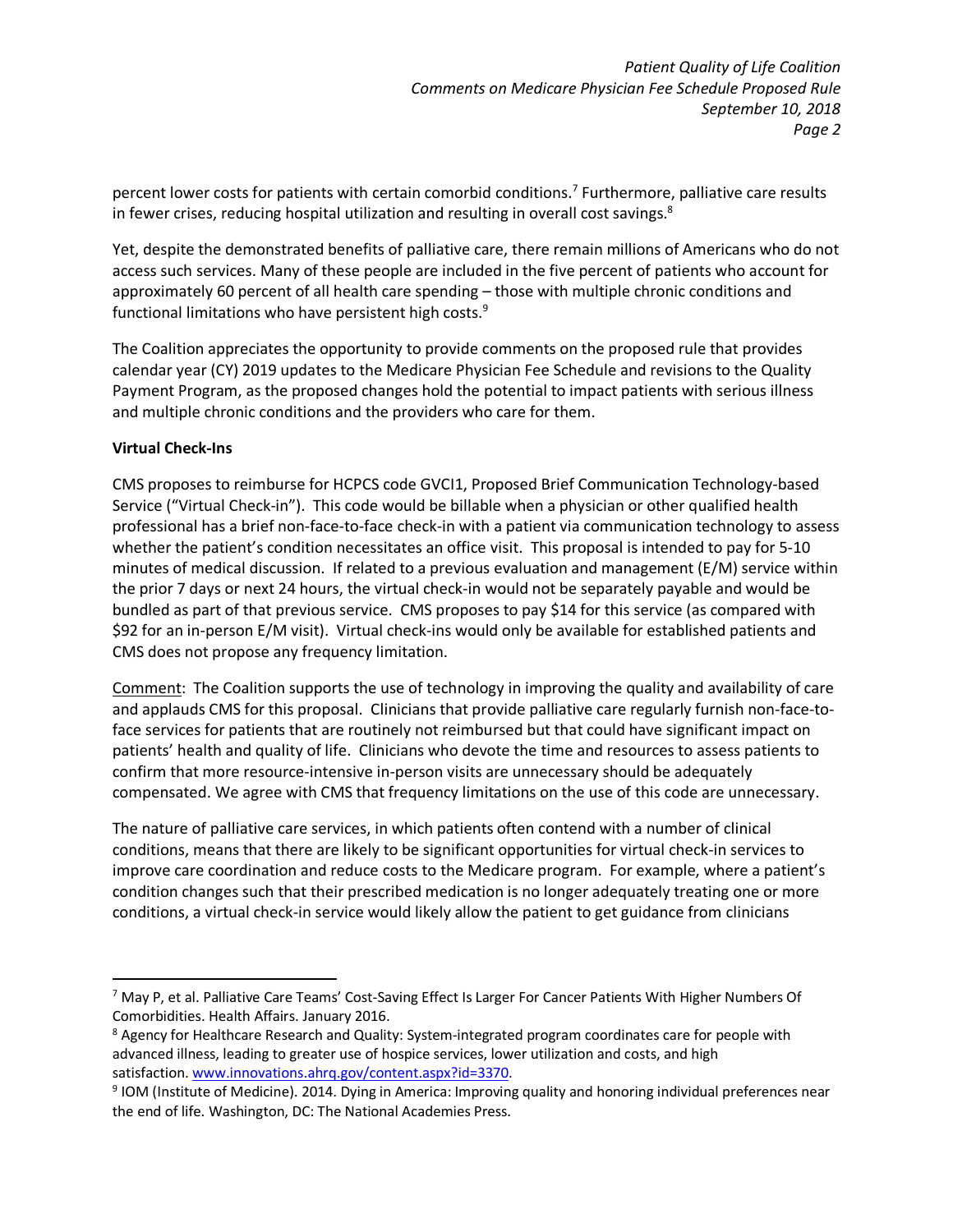sooner to receive appropriate symptomatic relief more quickly and potentially avoid a more expensive clinic or emergency department visit.

Given the potential cost-savings opportunities and the time and resources required for providing this service, we are concerned that the proposed payment for this service is so low that many providers will be hesitant to use it. An increased, more reasonable payment will encourage greater use of the code, and likewise offer greater opportunities for cost savings to the Medicare program.

With respect to the time-based provisions of this proposal, we believe it will be crucial for CMS to monitor the window of services furnished before and after the Virtual Check-In is provided. As currently proposed, the policy presents a risk that some clinicians would be incentivized to delay follow-up care in order to bill separate E/M services after the 7-day window has elapsed. Such a delay could be detrimental to a patient with serious illness, and could worsen health outcomes or increase spending for other Medicare services – consequences which are contrary to the stated policy goal.

At the same time, we are concerned that the use of the code would result in beneficiary cost-sharing obligation. We strongly encourage CMS to waive cost-sharing due to concern that the financial obligation may discourage beneficiary utilization, which is again contrary to the stated policy goal.

### **Remote Evaluation of Pre-Recorded Patient Information**

CMS proposes to pay separately for services billed as HCPCS Code GRAS1, Remote Evaluation of Pre-Recorded Patient Information, and that such services would not be subject to Medicare's telehealth restrictions under Section 1834(m) of the Social Security Act (e.g. originating site requirements, etc.). These services would include "pre-recorded patient generated or still images," but would not include other types of patient-generated information such as data from heart rate monitors or devices that collect patient health marker data. Similar to CMS' virtual check-in proposal, this code would only be separately billable when there is no resulting E/M office visit and no related E/M visit within the preceding 7 days.

Comment: The Coalition supports this proposal and believes it represents an important effort in improving access to care for Medicare patients. Particularly in rural areas, where certain specialties may not be available, this service is likely to allow patients to receive medical care, including palliative care, that previously has not been available to them. While we agree with CMS that beneficiaries should be made aware of cost-sharing obligations, we strongly encourage CMS to waive beneficiary cost-sharing associated with this service to avoid undermining the policy goals of this code.

### **Interprofessional Internet Consultation**

CMS proposes to make separate payment for assessment and management services conducted through telephone, internet, or other electronic health record furnished when a patient's treating physician or other qualified healthcare professional requests the opinion and/or treatment advice of a consulting physician or qualified healthcare professional with special expertise. The applicable CPT codes are 994X6, 994X0, 99446, 99447, 99448, and 99449. This payment would not be available when the consultation is for the benefit of the practitioner or as part of professional education; the service must be for the benefit of the beneficiary.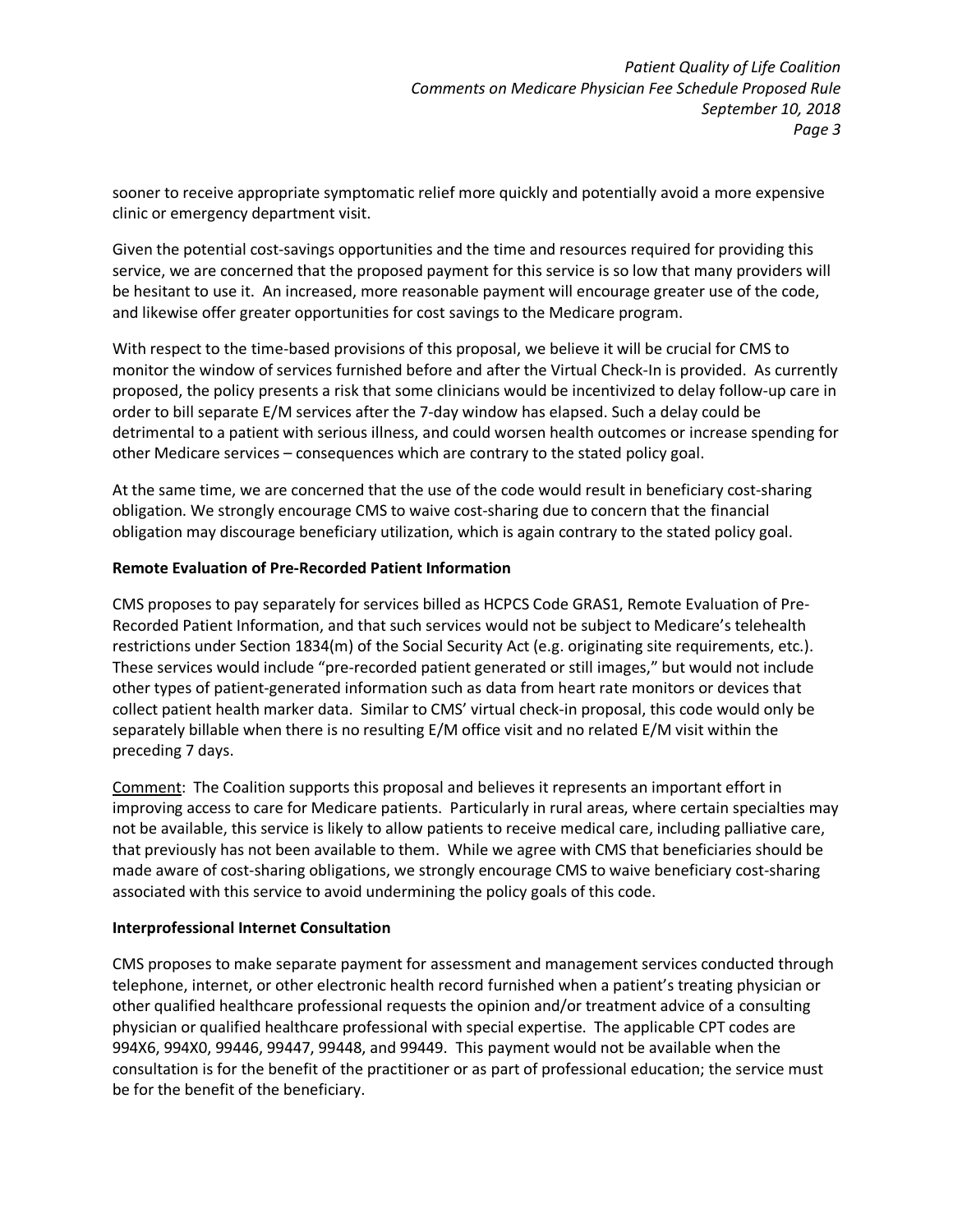Comment: The Coalition supports this proposal. Clinicians providing palliative care are often asked to provide consultative services of this nature, particularly for Medicare beneficiaries in rural communities. Consultative services frequently suggested include pain and symptom management, prognostication, challenging patient and caregiver communication, psychological and/or spiritual distress, hospice eligibility, and end-of-life management.

As noted in our comments above, we would also encourage CMS to waive any beneficiary cost-sharing related to the use of these codes so as not to discourage their use.

## **Allowing Payment for Same-Day Services Delivered within the Same Specialty and Practice**

CMS is soliciting comment on eliminating the current restriction on more than one provider in the same specialty and same practice from billing for E/M services on the same day.

Comment: We strongly support elimination of this existing billing restriction. This change acknowledges the modern reality of subspecialization within practices, which has led to a much broader array of services being available 'under one roof.' This is particularly valuable for beneficiaries with serious illness, who often face limited mobility, caregiving and transportation challenges, and symptoms that make multiple visits on multiple days a great burden. Palliative care subspecialists can train in any one of 10 primary specialties, and many of them continue to practice palliative care within their primary specialty group (e.g. oncology, cardiology, neurology, etc.). Such 'embedded' services can often be delivered on the same day as other care, which is of great value to beneficiaries. As a result, we urge that this provision be included in the final rule.

## **Bundled Episode of Care for Substance Use Disorders**

CMS is considering the creation of a separate payment for a bundled episode of care for treatment of substance use disorders (SUD), aimed at preventing the need for more acute services. CMS is requesting comments regarding the structure, coding, and payment of such a bundled SUD treatment model and solicits feedback on details such as the number and duration of counseling sessions, the types of practitioners who could participate, and incident-to rules specific to opioid treatment.

CMS also invites comments on regulatory and sub-regulatory changes to prevent opioid use disorders, specifically methods for identifying non-opioid alternatives for pain treatment and management, along with identifying barriers that may inhibit access to these non-opioid alternatives including barriers related to payment or coverage.

Comment: The Coalition appreciates CMS' prudent approach in soliciting information from the clinician community before drafting regulations responding to the complex problem of opioid misuse.

With respect to CMS' proposal for bundling payments for SUD treatment, the Coalition supports the development of innovative payment approaches to improve access to care and services connected to SUD. As CMS further considers this bundled payment approach, it will be crucial for CMS to balance the desire to achieve cost savings through the use of bundled payments with the need to adequately compensate comprehensive care, particularly for patients with complex needs. For example, if the bundled payment amount is set too low, that may potentially decrease access to care, which could in turn increase emergency department visits and lead to increased costs.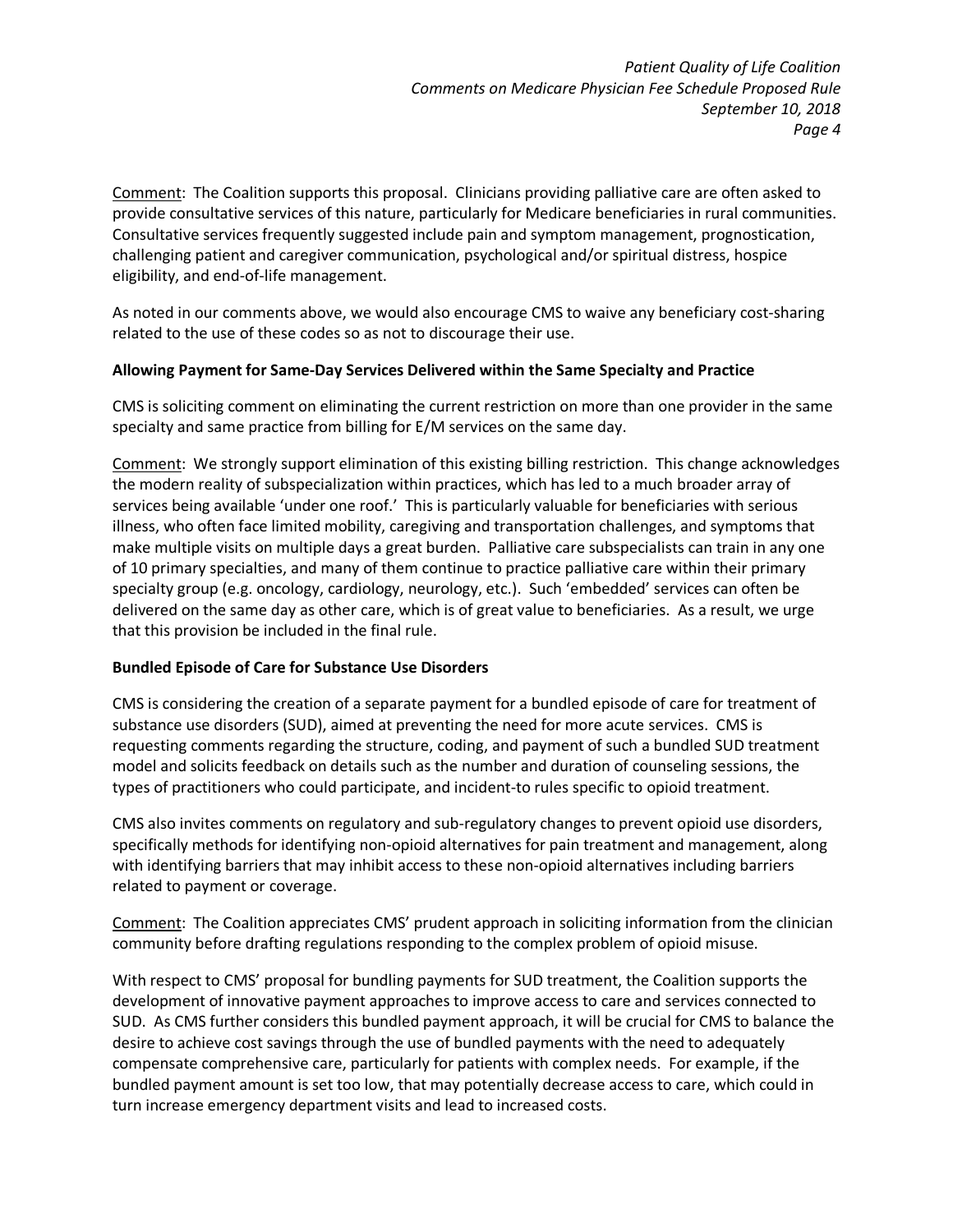Similarly, we hope that any forthcoming proposals involving bundled payments for SUD treatment ensure that the changes to payment do not limit Medicare beneficiaries' access to appropriate care, particularly for those patients with concurrent serious illnesses, such as advanced cancer, or for individuals of limited means who may be price sensitive to services that will impose additional costsharing on beneficiaries.

Finally, we recommend that CMS consider linking bundled payments for SUD treatment to performance on certain quality measures in order to incentivize accountability for delivery of appropriate care within the episode of care.

With respect to CMS' request for comments regarding non-opioid alternatives, the Coalition commends CMS on this focus. We support this focus, as we support palliative care clinicians having more options to effectively treat their patients' symptoms, which will hopefully lead to better outcomes for seriously ill individuals. Many patients are not able to use currently-available non-opioid treatments because they are not covered by insurance – or are covered at much higher costs – and therefore not affordable. The Coalition encourages CMS to carefully consider expanding coverage of non-opioid alternatives, including medication and non-medication alternatives, in fee-for-service coverage and Medicare Advantage. However, we urge CMS to maintain timely access to opioids for patients who require these medications and can safely use them. We also encourage CMS to ensure that any new or adjusted coverage be provided with cost-sharing that is no more burdensome than the cost-sharing for opioid treatments.

## **Evaluation & Management (E/M) Visits**

CMS' proposals for revising current E/M coding and payment policies, if finalized, would present a significant change in payment for many clinicians. CMS is proposing a new, single blended payment rate for new and established patients for office and outpatient E/M level 2 through 5 visits, as well as a series of add-on codes to reflect resources involved in furnishing primary and specialty care. Based on the estimates provided by CMS in the proposed rule, the impact of these changes to payment for E/M visits would vary by physician specialty. CMS is also proposing to apply a new minimum documentation standard where Medicare would require information to support a level 2 CPT visit code for history, exam and/or medical decision-making in cases where practitioners choose to use the current framework, or, as proposed, medical decision-making (MDM) to document E/M level 2 through 5 visits.

Comment: The Coalition is deeply concerned that these proposed changes may adversely impact the time and quality of care furnished to patients receiving palliative care. As currently proposed, analysis conducted by the American Medical Association (AMA) estimates that Hospice and Palliative Medicine specialists would receive the largest percent change in payment for office visits, with an average reduction of 20 percent, if the proposals are finalized. This reduction inevitably means that palliative care services will be less available for the sickest, most vulnerable patients. In the short term, the proposed E/M changes also are likely to increase provider burden and create confusion, given that they will require providers to deviate from the standard billing practices of other payers.

Additionally, since the E/M codes would not provide sufficient reimbursement to address multiple chronic conditions in a single visit, some providers might choose to address one condition at a time rather than treating the patient holistically. Incentivizing multiple visits for a single patient creates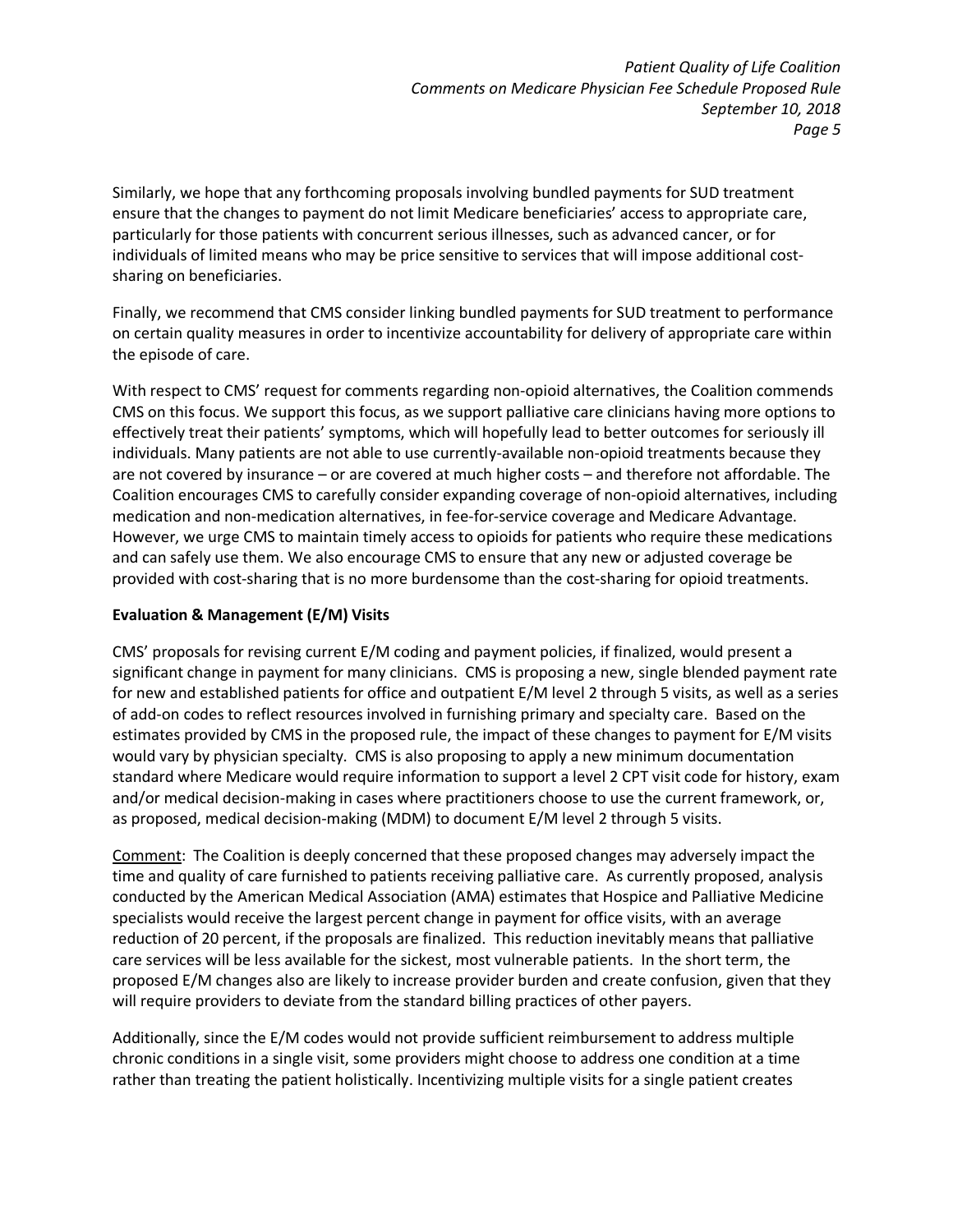additional burden for the patients and their families/caregivers, extra demand on the system, and results in poorer outcomes. This change could result in a perverse incentive to provide disjointed care.

Looking longer term, these proposed changes to established E/M billing practices are likely to disincentivize the provision of palliative care. The average palliative care patient requires more time and involvement from a treating provider, which is not equivalent to the time and effort of a traditional level 2 visit. Where providers are faced with reduced reimbursement for these services, we fear that fewer providers will provide palliative care, or will specifically exclude palliative care for Medicare patients. This problem is likely to be particularly acute in rural areas, where smaller physician practices may not be able to justify the time and involvement in furnishing palliative care reimbursed at the consolidated payment level. Thus, these proposed changes would likely negatively impact the providers furnishing care to the most complicated and vulnerable patients – impacts that would very likely be passed on to seriously ill patients in the form of reduced access to this crucial care.

CMS notes in the Proposed Rule that it does not believe that the current E/M visit definitions and the associated documentation burdens are the most accurate descriptions of the variation in work. Rather, CMS believes that certain types of clinicians that frequently bill higher level E/M visits have been burdened by the documentation requirements, and that the corresponding medical treatment is described imperfectly by the visit codes. Thus, CMS appears to believe that reductions in documentation burden justify reductions in E/M reimbursement, and supports this with an analysis suggesting that reductions in reimbursement by specialty would only reach a maximum of -4 percent.

With respect to palliative care, this conclusion is inaccurate. As noted above, AMA's analysis shows that Hospice and Palliative Medicine providers would see a 20 percent reduction in E/M revenue under the proposed rule. While that reduction may be partially mitigated by other revenue in the fee schedule, we are very concerned that such a reduction will threaten the viability of palliative care practices, particularly those focused primarily in the outpatient setting.

We are also concerned that documentation reduction will not materially offset the proposed losses in E/M revenue. While certain documentation requirements do indeed pose burdens, the corresponding medical treatment for palliative care patients is complex given the many comorbidities this patient populations experiences. As a result, meaningful documentation will be still necessary for appropriate care coordination and communication among treating providers, so any modest reduction in documentation for palliative care clinicians will not enable a sufficient increase in patient volume to offset the E/M revenue losses.

We are encouraged that CMS has proposed add-on payments to E/M visits that include both prolonged services codes as well as complexity codes. However, we have several concerns regarding these proposals. First, it is not clear how the prolonged services codes will be implemented with respect to the time thresholds required to bill the codes, specifically, 'typical time' vs. the CPT convention of 'more than half' of a time-based code interval. Many palliative care providers report E/M codes based on time, so this is a critical issue for professionals in the field, and the beneficiaries they serve.

Second, we are concerned that only specific physician specialties are proposed to receive the complexity add-on payments. Hospice and Palliative Medicine is **not** among the specialties proposed to be eligible, which is surprising given the specialty's sole focus on patients with serious, life-limiting illness (like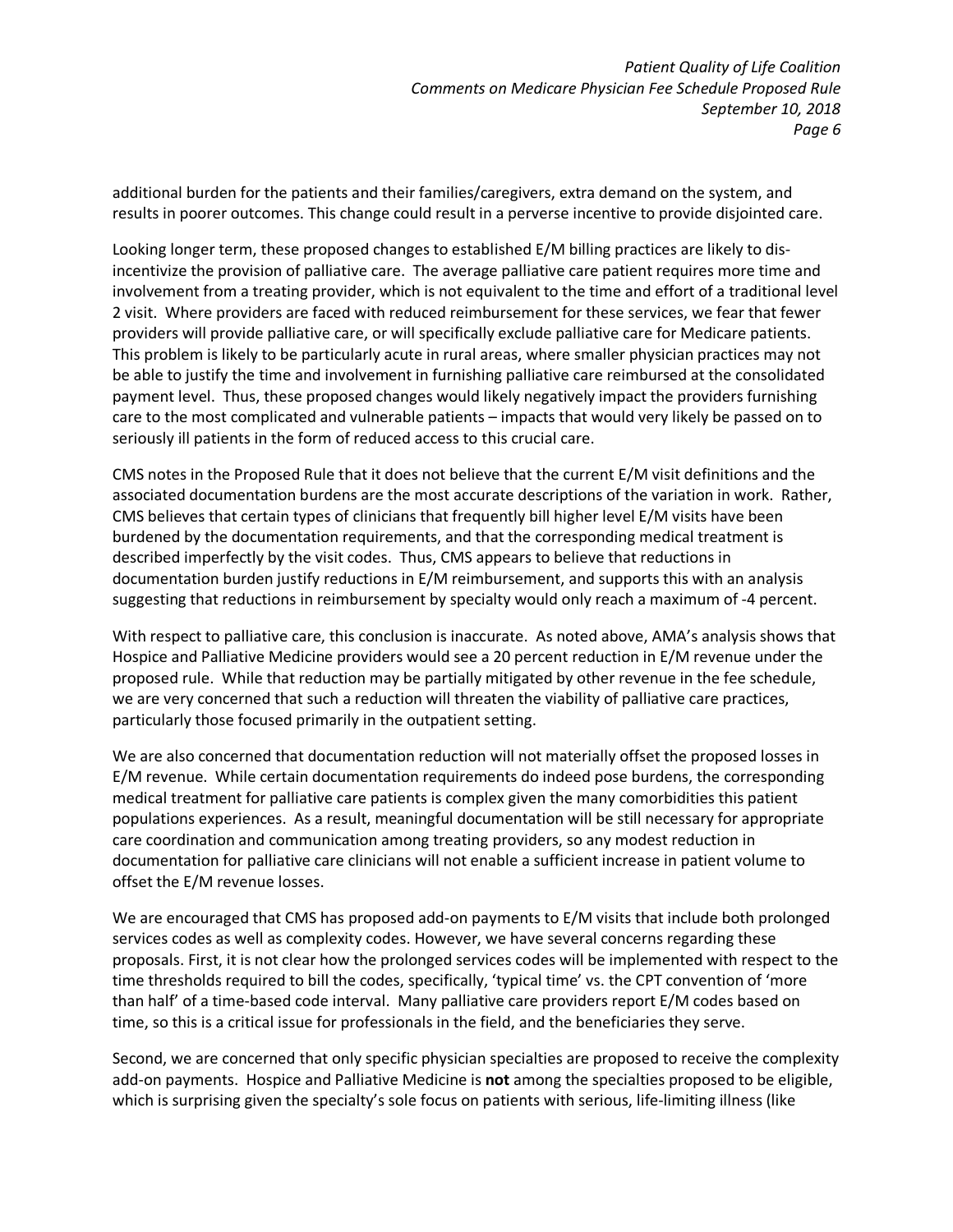advanced cancer, advanced heart failure and advanced dementia) who are, by their nature, extremely complex. More importantly, we believe that payments for complexity should be based on the characteristics of the patient—not the specialty of the billing provider—to more accurately account for the time and intensity of services provided. Not all patients seen by any limited list of specialists are complex enough to require additional payment; conversely, not all providers who care for complex patients will fall on any limited list of specialties.

Third, we are concerned that the proposed add-on payments are too small to offset the anticipated 20 percent loss in E/M revenue to palliative care providers, who already struggle to support high-quality service delivery under current payment. Such a loss would further limit access to vital services by seriously ill, often vulnerable beneficiaries. It would also diminish the proven value of palliative care to the Medicare program detailed at the beginning of these comments, including improved care quality, decreased hospitalization, and reduced overall costs. While these savings do not accrue specifically to the fee schedule, we urge CMS to take broad consideration of the potential negative impact of the payment changes to the overall Medicare program, and the overall beneficiary experience.

Given these concerns, rather than move forward with these changes regarding the E/M codes the coalition urges CMS to not finalize the payment changes proposed for the E/M codes in the 2019 MPFS proposed rule.

## **Quality Payment Program Merit-based Incentive Payment System Measures**

CMS proposes to designate quality measures related to opioids as high priority in the Quality Payment Program (QPP), and asks for comments on what aspects of opioids should be measured – for example, whether it should focus solely on overuse of opioids.

Additionally, as part of the Merit-based Incentive Payment System (MIPS) Promoting Interoperability performance category, CMS proposes to add two new measures recording whether the clinician checked the Prescription Drug Monitoring Program (PDMP) for a patient receiving opioids, and whether the clinician verified that a patient receiving opioids had a signed Opioid Treatment Agreement. CMS specifically asks for comments on whether such agreements could create a burden on clinicians and patients, particularly clinicians who serve patients with cancer or those practicing in hospice, as well as the patients they serve.

Comment: The Coalition appreciates CMS' prudent approach in soliciting information from the clinician community before drafting regulations responding to the complex problem of opioid overuse. In general, the Coalition emphasizes the need for any opioid-related regulations to appropriately balance concerns about opioid abuse, misuse, and diversion with the need for timely, safe and appropriate access to opioid therapy by patients with serious illnesses with opioid-responsive pain. For example, clinicians furnishing hospice and palliative care regularly treat patients whose care includes treatment with opioids to improve their quality of life, manage pain, and/or address end-of-life needs. Thus, CMS must recognize that high frequency or quantity of opioid prescribing does not necessarily reflect inappropriate prescribing, especially for clinicians treating seriously ill patients.

The Coalition appreciates CMS' consideration of how the two new proposed opioid-related quality measures could impact patients, and we ask CMS to include patients receiving palliative care in this